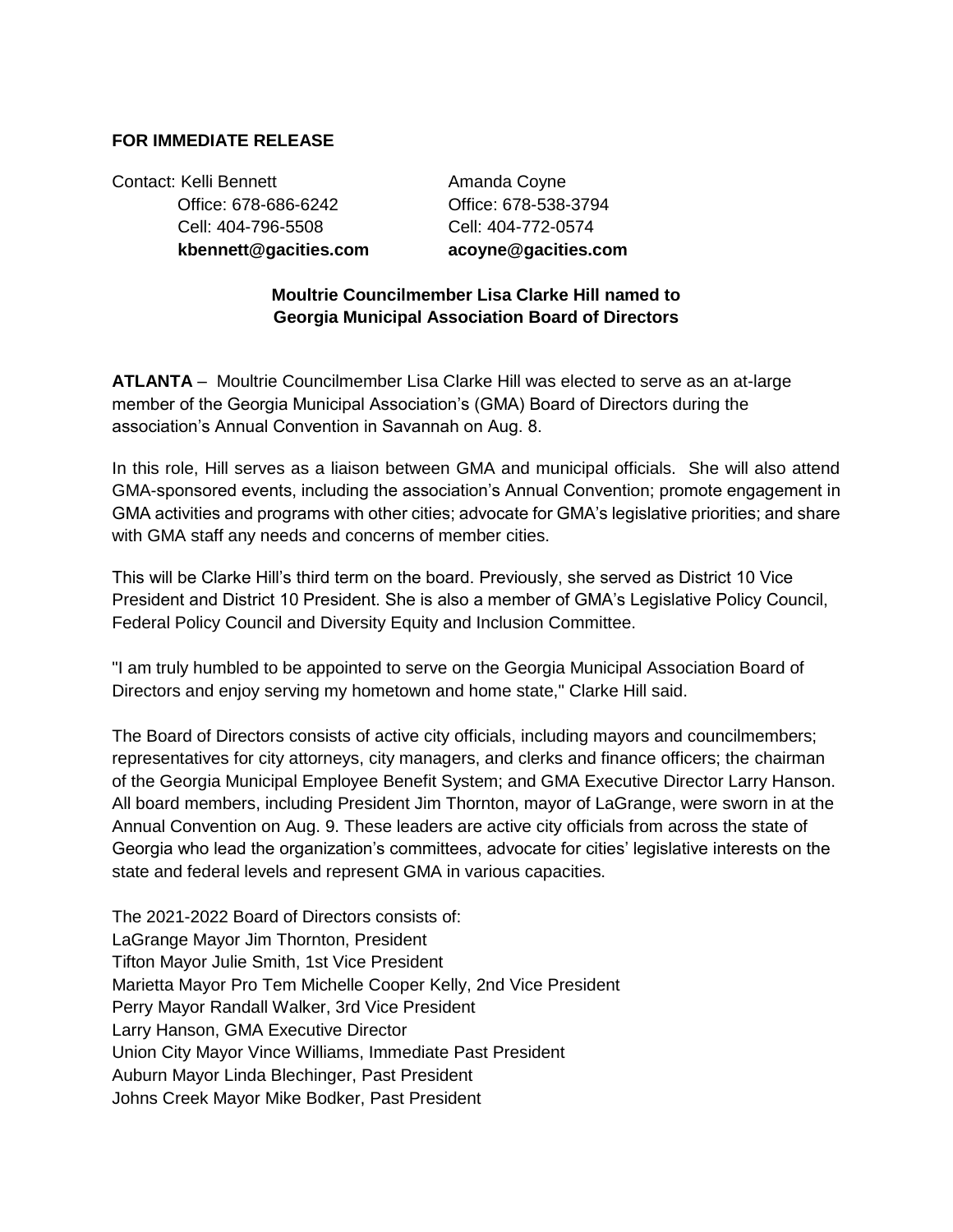Newnan Mayor Keith Brady, Past President Moultrie Mayor William McIntosh, Past President Eatonton Mayor John Reid, Past President East Point Councilmember Thomas Calloway, District 3 President Southwest Sugar Hill Councilmember Marc David Cohen, District 3 President Northeast Stockbridge Mayor Anthony Ford, District 3 President South Decatur Mayor Patti Garrett, District 3 President East Lula Mayor Jim Grier, District 2 President Atlanta Councilmember Dustin Hillis, District 3 President Central Milton Mayor Joe Lockwood, District 3 President North Nahunta Mayor Barbara Maefield, District 11 President Loganville Mayor Rey Martinez, District 5 President Statesboro Mayor Jonathan McCollar, District 12 President Milledgeville Mayor Mary Parham-Copelan, District 6 President Cedartown Commissioner Jessica Payton, District 1 President Leesburg Councilmember Judy Powell, District 10 President Thomaston Mayor John David Stalings, District 4 President Powder Springs Mayor Albert Thurman, District 3 President West Screven Mayor Jason Ray Weaver, District 9 President Harlem Mayor Roxanne Whitaker, District 7 President Butler Mayor William Barry Whitley, District 8 President Jesup Commissioner Shirlene Armstrong, District 9 1st Vice President Lincolnton Councilmember Alana Burke, District 7 1st Vice President Thunderbolt Mayor Beth Goette, District 12 1st Vice President Dalton Councilmember Tyree Goodlett, District 1 1st Vice President Blackshear Mayor Kevin Grissom, District 11 1st Vice President Hartwell Councilmember Tray Hicks, District 2 1st Vice President Woodbury Mayor Steve Ledbetter, District 4 1st Vice President Auburn Councilmember Jay Riemenschneider, District 5 1st Vice President Fort Gaines Councilmember Jesse Simmons, District 8 1st Vice President Forsyth Mayor Eric Wilson, District 6 1st Vice President Blakely Mayor Travis Wimbush, District 10 1st Vice President Carrollton Mayor Betty Cason, Revenue and Finance Chair Athens-Clarke County Mayor Kelly Girtz, Public Safety Chair Brunswick Mayor Cornell Harvey, Transportation Chair Savannah Mayor Van Johnson, Environment and Natural Resources Chair Suwanee Councilmember Linnea Miller, Community Development Chair College Park Mayor Bianca Motley Broom, Municipal Government Chair Hawkinsville Commissioner Shelly Berryhill, At-Large Byron Mayor Michael Chidester, At-Large Moultrie Councilmember Lisa Clarke Hill, At-Large Austell Mayor Ollie Clemons, At-Large Augusta Mayor Hardie Davis, At-Large Young Harris Mayor Andrea Gibby, At-Large